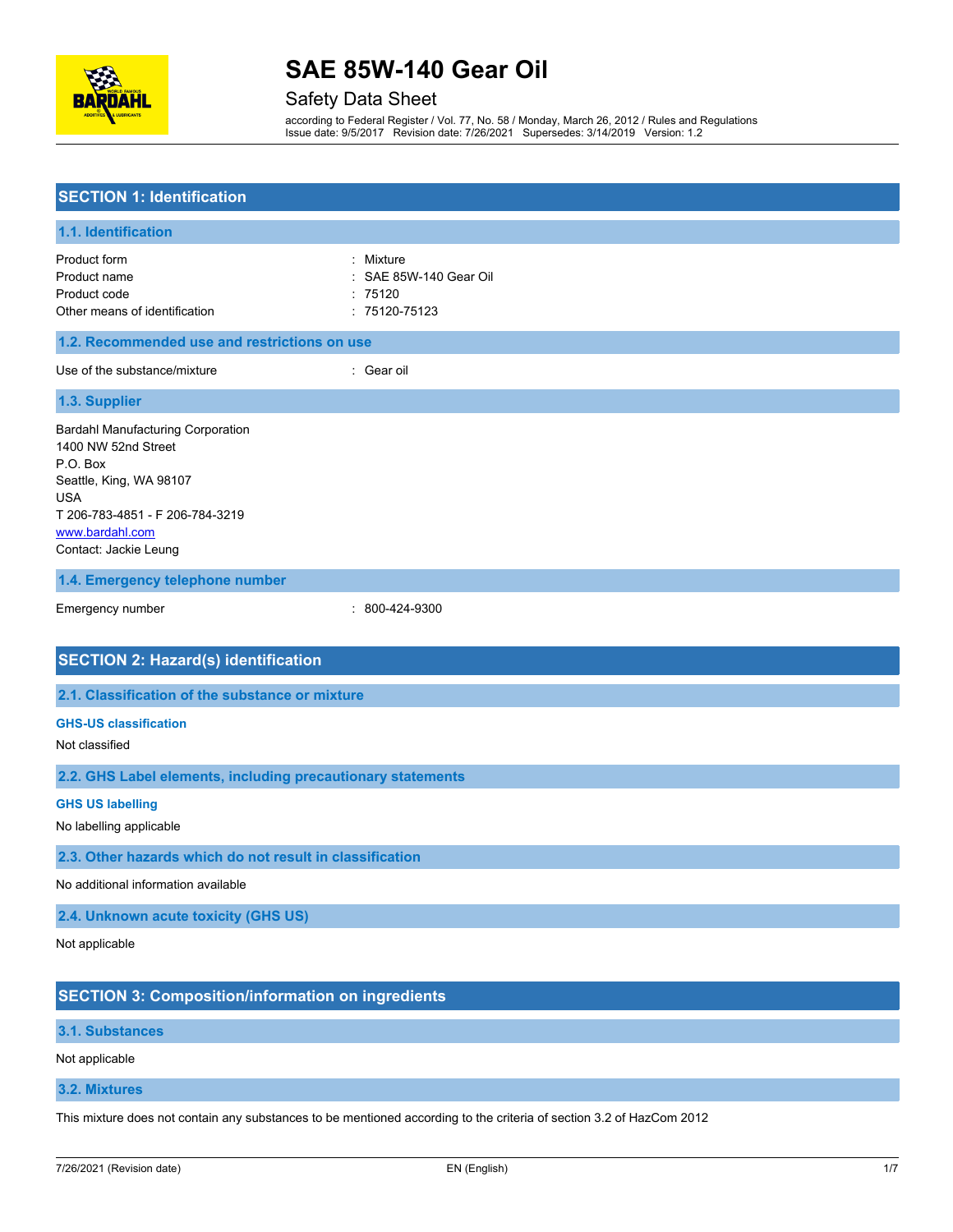### Safety Data Sheet

according to Federal Register / Vol. 77, No. 58 / Monday, March 26, 2012 / Rules and Regulations

| <b>SECTION 4: First-aid measures</b>                                                                                 |                                                                                                                                                                                                                                                                                                                                          |  |  |  |
|----------------------------------------------------------------------------------------------------------------------|------------------------------------------------------------------------------------------------------------------------------------------------------------------------------------------------------------------------------------------------------------------------------------------------------------------------------------------|--|--|--|
| 4.1. Description of first aid measures                                                                               |                                                                                                                                                                                                                                                                                                                                          |  |  |  |
| First-aid measures after inhalation<br>First-aid measures after skin contact<br>First-aid measures after eye contact | : Remove person to fresh air and keep comfortable for breathing.<br>: Take off contaminated clothing and wash it before reuse. Wash skin with plenty of water.<br>: Rinse immediately with plenty of water for 15 minutes. Remove contact lenses, if present and<br>easy to do. Continue rinsing. Rinse eyes with water as a precaution. |  |  |  |
| First-aid measures after ingestion                                                                                   | : Do not induce vomiting. Call a poison center or a doctor if you feel unwell.                                                                                                                                                                                                                                                           |  |  |  |
| 4.2. Most important symptoms and effects (acute and delayed)                                                         |                                                                                                                                                                                                                                                                                                                                          |  |  |  |
| No additional information available                                                                                  |                                                                                                                                                                                                                                                                                                                                          |  |  |  |
| 4.3. Immediate medical attention and special treatment, if necessary                                                 |                                                                                                                                                                                                                                                                                                                                          |  |  |  |

Treat symptomatically.

| <b>SECTION 5: Fire-fighting measures</b>                            |                                                                                                                                             |  |  |  |
|---------------------------------------------------------------------|---------------------------------------------------------------------------------------------------------------------------------------------|--|--|--|
| 5.1. Suitable (and unsuitable) extinguishing media                  |                                                                                                                                             |  |  |  |
| Suitable extinguishing media                                        | : Water spray. Dry powder. Foam. Carbon dioxide.                                                                                            |  |  |  |
| 5.2. Specific hazards arising from the chemical                     |                                                                                                                                             |  |  |  |
| Hazardous decomposition products in case of fire                    | : Toxic fumes may be released.                                                                                                              |  |  |  |
| 5.3. Special protective equipment and precautions for fire-fighters |                                                                                                                                             |  |  |  |
| Protection during firefighting                                      | : Do not attempt to take action without suitable protective equipment. Self-contained breathing<br>apparatus. Complete protective clothing. |  |  |  |

| <b>SECTION 6: Accidental release measures</b>                            |                                                                                                                                                              |  |  |  |
|--------------------------------------------------------------------------|--------------------------------------------------------------------------------------------------------------------------------------------------------------|--|--|--|
| 6.1. Personal precautions, protective equipment and emergency procedures |                                                                                                                                                              |  |  |  |
| 6.1.1. For non-emergency personnel                                       |                                                                                                                                                              |  |  |  |
| Emergency procedures                                                     | : Ventilate spillage area.                                                                                                                                   |  |  |  |
| 6.1.2. For emergency responders                                          |                                                                                                                                                              |  |  |  |
| Protective equipment                                                     | Do not attempt to take action without suitable protective equipment. For further information refer<br>to section 8: "Exposure controls/personal protection". |  |  |  |
| <b>6.2. Environmental precautions</b>                                    |                                                                                                                                                              |  |  |  |
| Avoid release to the environment.                                        |                                                                                                                                                              |  |  |  |
| 6.3. Methods and material for containment and cleaning up                |                                                                                                                                                              |  |  |  |
| Methods for cleaning up<br>Other information                             | Take up liquid spill into absorbent material.<br>Dispose of materials or solid residues at an authorized site.                                               |  |  |  |
| 6.4. Reference to other sections                                         |                                                                                                                                                              |  |  |  |

For further information refer to section 13.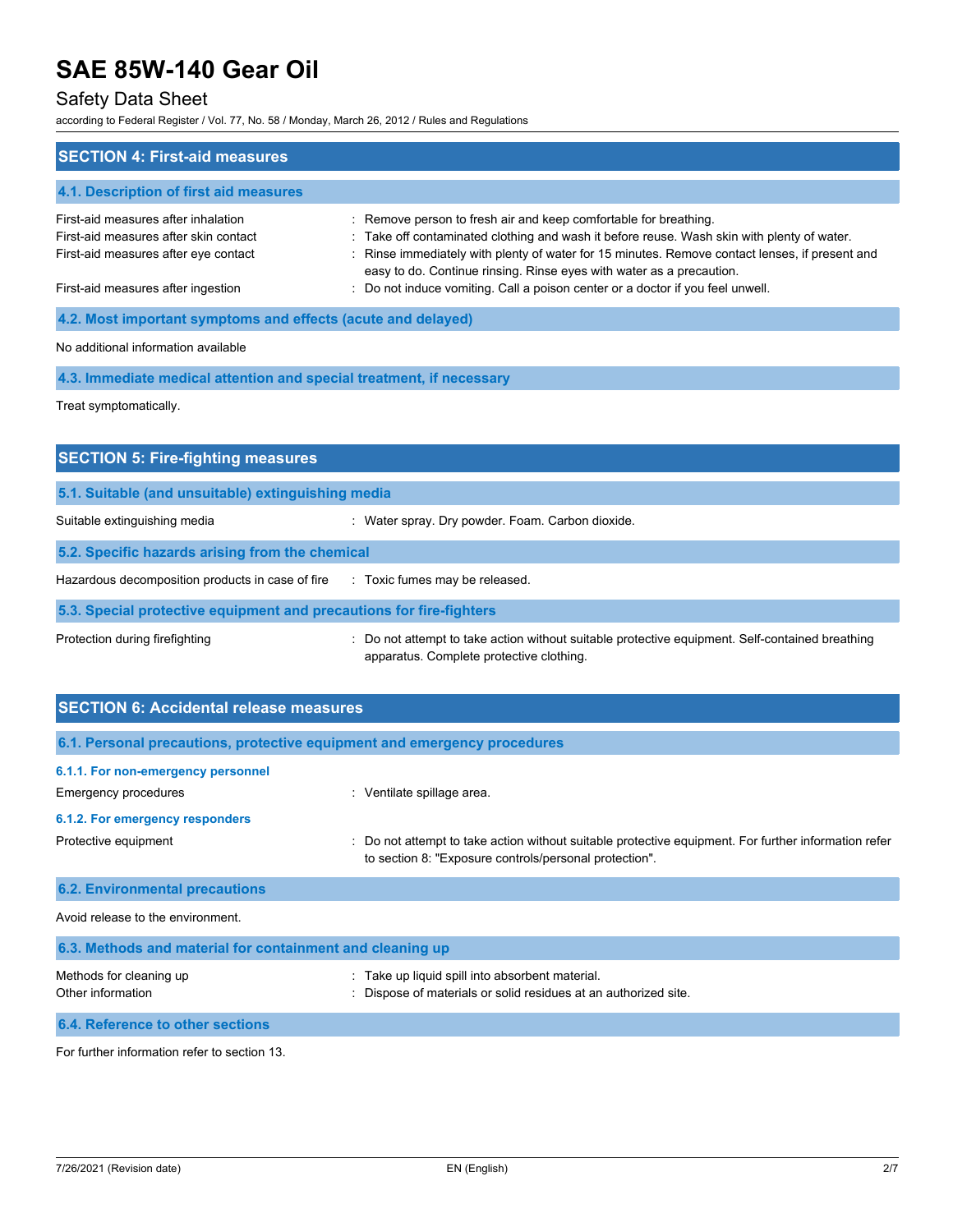### Safety Data Sheet

according to Federal Register / Vol. 77, No. 58 / Monday, March 26, 2012 / Rules and Regulations

| <b>SECTION 7: Handling and storage</b>                            |                                                                                                                                                                                            |  |
|-------------------------------------------------------------------|--------------------------------------------------------------------------------------------------------------------------------------------------------------------------------------------|--|
| 7.1. Precautions for safe handling                                |                                                                                                                                                                                            |  |
| Precautions for safe handling<br>Hygiene measures                 | Ensure good ventilation of the work station. Wear personal protective equipment.<br>: Do not eat, drink or smoke when using this product. Always wash hands after handling the<br>product. |  |
| 7.2. Conditions for safe storage, including any incompatibilities |                                                                                                                                                                                            |  |

Storage conditions **Storage conditions** : Store in a well-ventilated place. Keep cool.

### **SECTION 8: Exposure controls/personal protection**

#### **8.1. Control parameters**

| <b>SAE 85W-140 Gear Oil</b>                       |                                              |  |
|---------------------------------------------------|----------------------------------------------|--|
| <b>USA - ACGIH - Occupational Exposure Limits</b> |                                              |  |
| ACGIH OEL TWA                                     | 5 mg/ $m3$                                   |  |
| <b>USA - OSHA - Occupational Exposure Limits</b>  |                                              |  |
| OSHA PEL TWA [1]                                  | $5 \text{ mg/m}^3$                           |  |
|                                                   |                                              |  |
| 8.2. Appropriate engineering controls             |                                              |  |
| Appropriate engineering controls                  | Ensure good ventilation of the work station. |  |

**8.3. Individual protection measures/Personal protective equipment**

Environmental exposure controls **Environment**. Avoid release to the environment.

#### **Personal protective equipment:**

Protective clothing. Gloves. Safety glasses.

| Hand protection:                                                         |
|--------------------------------------------------------------------------|
| Protective gloves                                                        |
| Eye protection:                                                          |
| Safety glasses                                                           |
| Skin and body protection:                                                |
| Wear suitable protective clothing                                        |
| <b>Respiratory protection:</b>                                           |
| In case of insufficient ventilation, wear suitable respiratory equipment |

#### **Personal protective equipment symbol(s):**



#### **Other information:**

Do not eat, drink or smoke when using this product.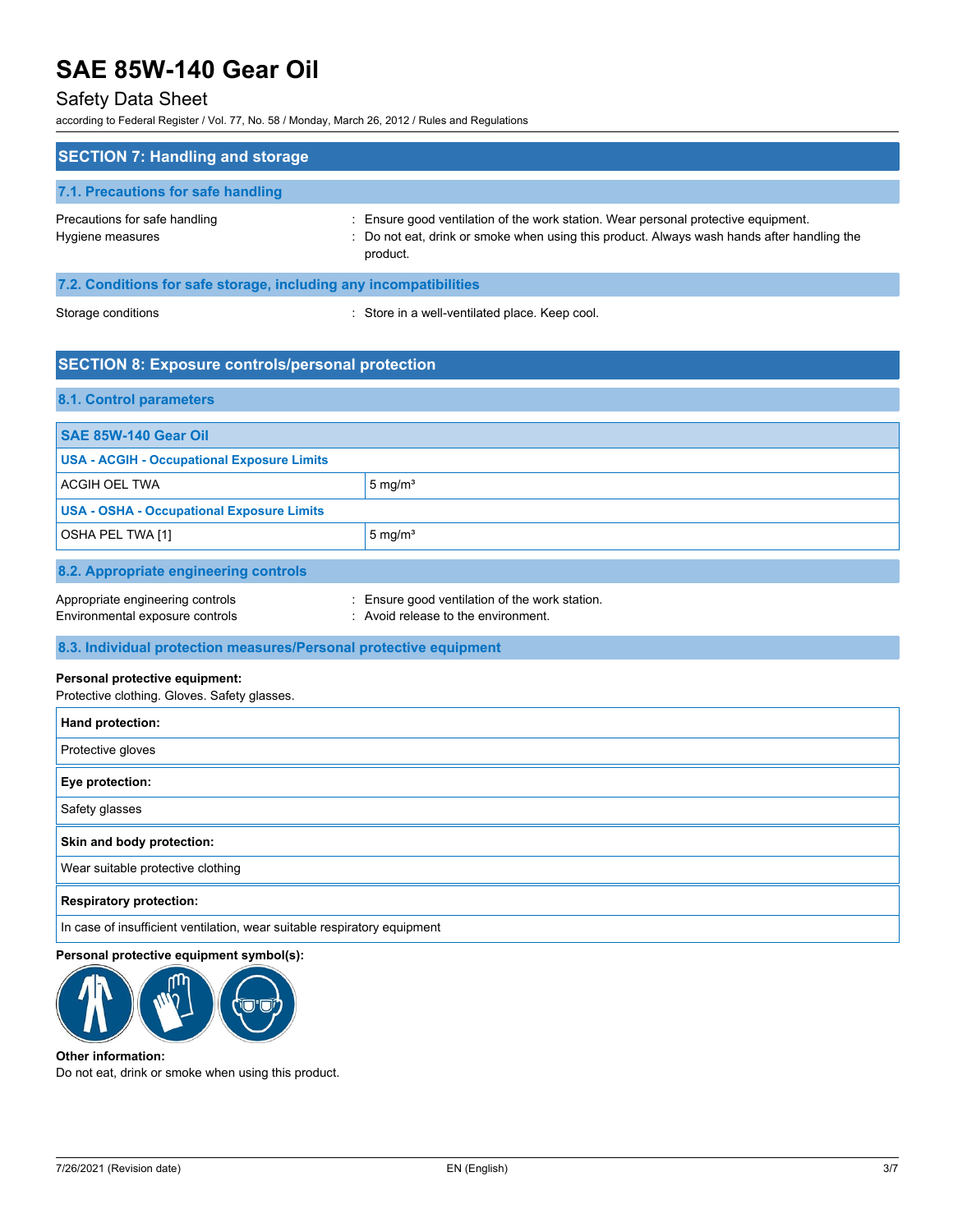### Safety Data Sheet

according to Federal Register / Vol. 77, No. 58 / Monday, March 26, 2012 / Rules and Regulations

#### **SECTION 9: Physical and chemical properties**

#### **9.1. Information on basic physical and chemical properties**

| Physical state                                  | Liquid                        |
|-------------------------------------------------|-------------------------------|
| Appearance                                      | Liquid.                       |
| Colour                                          | amber                         |
| Odour                                           | Petroleum-like odour          |
| Odour threshold                                 | No data available             |
| рH                                              | No data available             |
| Melting point                                   | Not applicable                |
| Freezing point                                  | No data available             |
| Boiling point                                   | No data available             |
| Flash point                                     | 200 °C                        |
| Relative evaporation rate (butylacetate=1)      | No data available             |
| Flammability (solid, gas)                       | Not applicable.               |
| Vapour pressure                                 | No data available             |
| Relative vapour density at 20 °C                | No data available             |
| Relative density                                | 0.8926                        |
| Solubility                                      | No data available             |
| Partition coefficient n-octanol/water (Log Pow) | No data available             |
| Auto-ignition temperature                       | No data available             |
| Decomposition temperature                       | No data available             |
| Viscosity, kinematic                            | 420 mm <sup>2</sup> /s @ 40 C |
| Viscosity, dynamic                              | No data available             |
| <b>Explosive limits</b>                         | No data available             |
| Explosive properties                            | No data available             |
| Oxidising properties                            | No data available             |
|                                                 |                               |

#### **9.2. Other information**

No additional information available

### **SECTION 10: Stability and reactivity**

#### **10.1. Reactivity**

No additional information available

**10.2. Chemical stability**

Stable under normal conditions.

**10.3. Possibility of hazardous reactions**

No dangerous reactions known under normal conditions of use.

**10.4. Conditions to avoid**

No additional information available

**10.5. Incompatible materials**

No additional information available

**10.6. Hazardous decomposition products**

No additional information available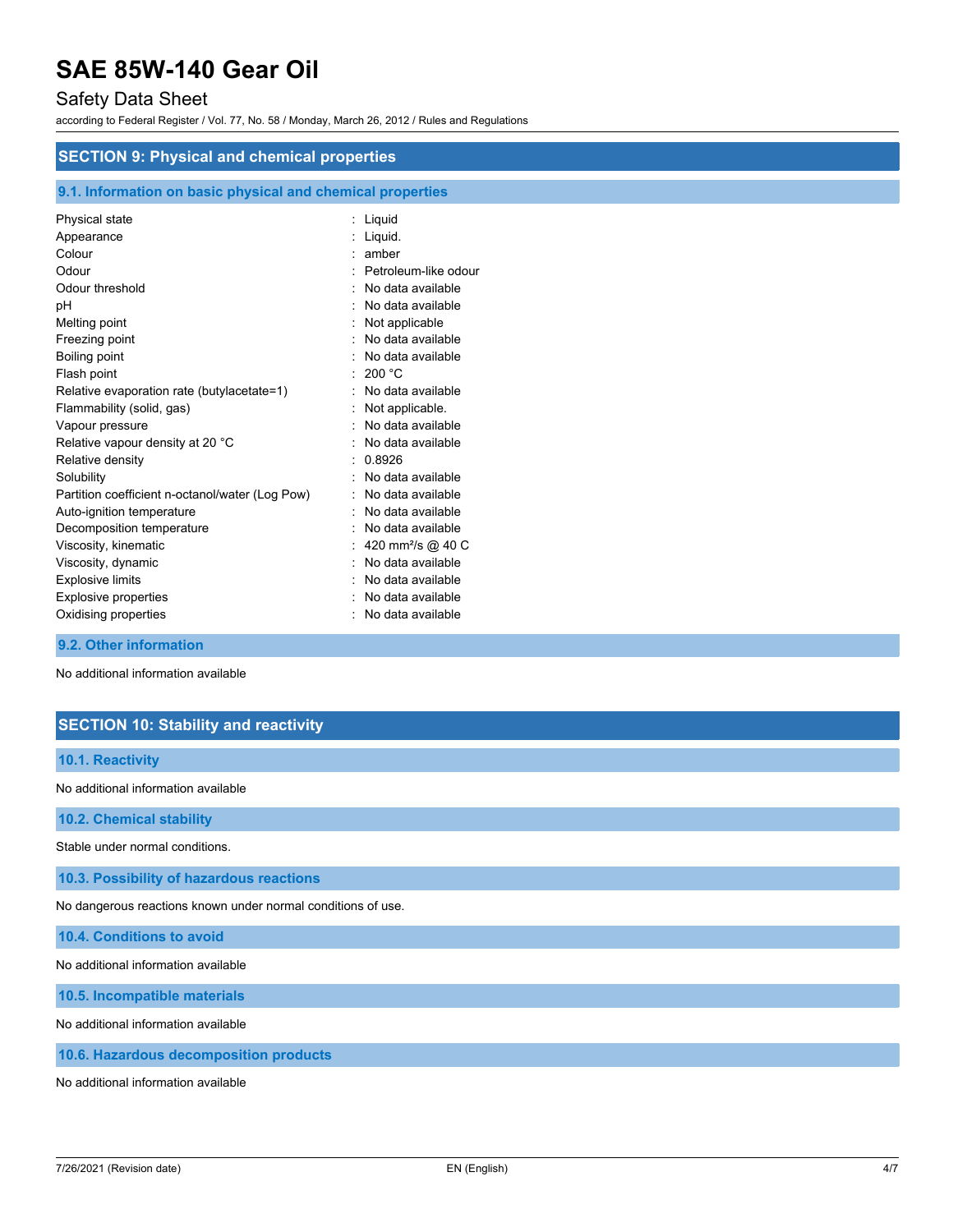### Safety Data Sheet

according to Federal Register / Vol. 77, No. 58 / Monday, March 26, 2012 / Rules and Regulations

### **SECTION 11: Toxicological information**

| 11.1. Information on toxicological effects |                             |
|--------------------------------------------|-----------------------------|
| Acute toxicity (oral)                      | Not classified              |
| Acute toxicity (dermal)                    | Not classified              |
| Acute toxicity (inhalation)                | $:$ Not classified          |
| Skin corrosion/irritation                  | Not classified              |
| Serious eye damage/irritation              | $\therefore$ Not classified |
| Respiratory or skin sensitisation          | $\therefore$ Not classified |
| Germ cell mutagenicity                     | Not classified              |
| Carcinogenicity                            | Not classified              |
| Reproductive toxicity                      | Not classified              |
| STOT-single exposure                       | Not classified              |
| STOT-repeated exposure                     | Not classified              |
| Aspiration hazard                          | Not classified              |
| Viscosity, kinematic                       | : 420 mm²/s @ 40 C          |

| <b>SECTION 12: Ecological information</b>  |                                                                                                                          |
|--------------------------------------------|--------------------------------------------------------------------------------------------------------------------------|
| 12.1. Toxicity                             |                                                                                                                          |
| Ecology - general                          | The product is not considered harmful to aquatic organisms nor to cause long-term adverse<br>effects in the environment. |
| 12.2. Persistence and degradability        |                                                                                                                          |
| No additional information available        |                                                                                                                          |
| 12.3. Bioaccumulative potential            |                                                                                                                          |
| No additional information available        |                                                                                                                          |
| 12.4. Mobility in soil                     |                                                                                                                          |
| No additional information available        |                                                                                                                          |
| 12.5. Other adverse effects                |                                                                                                                          |
| No additional information available        |                                                                                                                          |
| <b>SECTION 13: Disposal considerations</b> |                                                                                                                          |
| 13.1. Disposal methods                     |                                                                                                                          |
| Waste treatment methods                    | Dispose of contents/container in accordance with licensed collector's sorting instructions.                              |

| <b>SECTION 14: Transport information</b>   |                |
|--------------------------------------------|----------------|
| In accordance with DOT / TDG / IMDG / IATA |                |
| 14.1. UN number                            |                |
| Not regulated for transport                |                |
| 14.2. UN proper shipping name              |                |
| Proper Shipping Name (DOT)                 | Not applicable |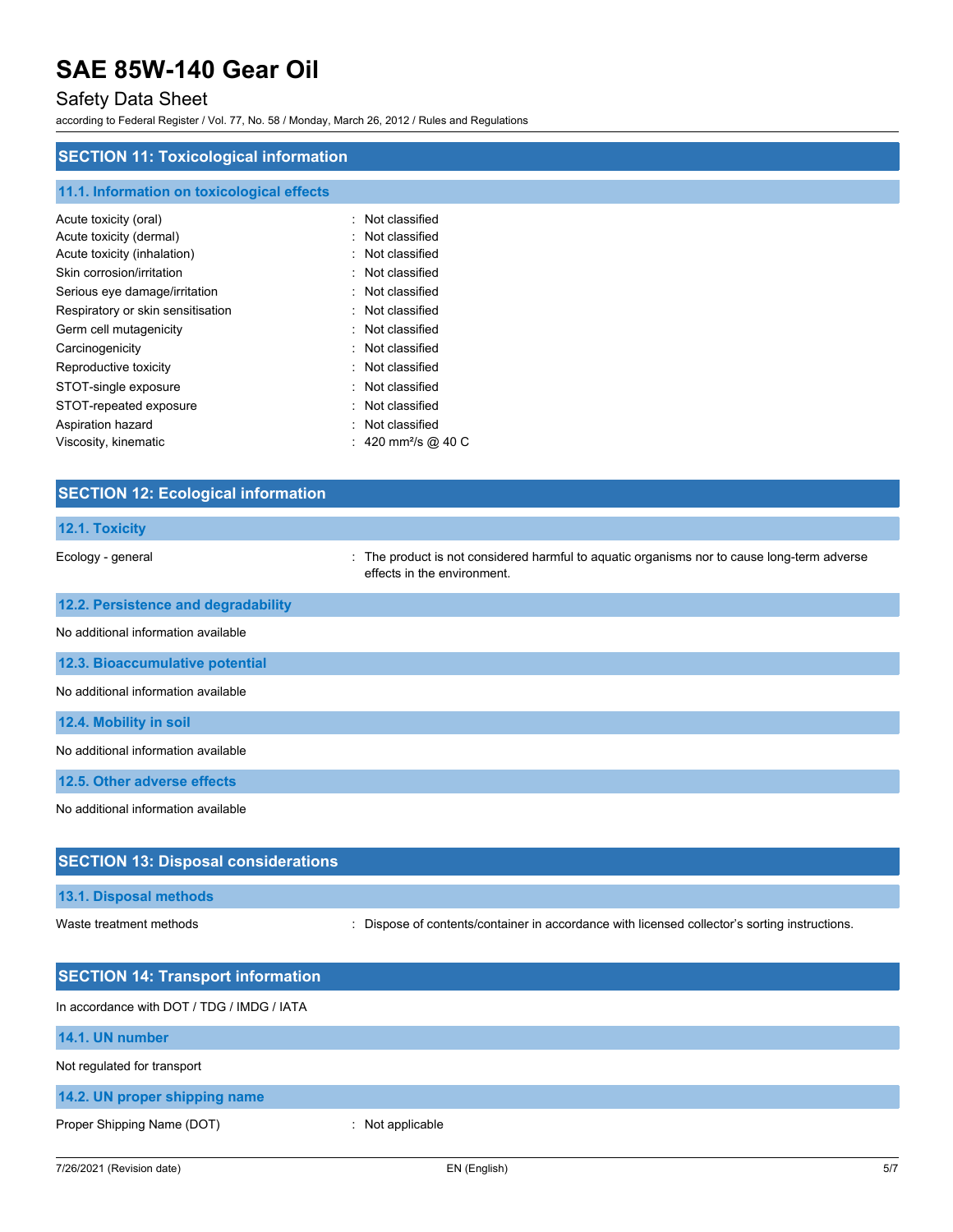## Safety Data Sheet

according to Federal Register / Vol. 77, No. 58 / Monday, March 26, 2012 / Rules and Regulations

| Proper Shipping Name (TDG)<br>Proper Shipping Name (IMDG)<br>Proper Shipping Name (IATA)                                              | Not applicable<br>Not applicable<br>Not applicable                   |                |                                    |              |  |
|---------------------------------------------------------------------------------------------------------------------------------------|----------------------------------------------------------------------|----------------|------------------------------------|--------------|--|
| 14.3. Transport hazard class(es)                                                                                                      |                                                                      |                |                                    |              |  |
| <b>DOT</b><br>Transport hazard class(es) (DOT)                                                                                        | : Not applicable                                                     |                |                                    |              |  |
| <b>TDG</b><br>Transport hazard class(es) (TDG)<br>÷.                                                                                  | Not applicable                                                       |                |                                    |              |  |
| <b>IMDG</b><br>Transport hazard class(es) (IMDG)                                                                                      | Not applicable                                                       |                |                                    |              |  |
| <b>IATA</b><br>Transport hazard class(es) (IATA)                                                                                      | : Not applicable                                                     |                |                                    |              |  |
| 14.4. Packing group                                                                                                                   |                                                                      |                |                                    |              |  |
| Packing group (DOT)<br>Packing group (TDG)<br>Packing group (IMDG)<br>Packing group (IATA)                                            | Not applicable<br>Not applicable<br>Not applicable<br>Not applicable |                |                                    |              |  |
| <b>14.5. Environmental hazards</b>                                                                                                    |                                                                      |                |                                    |              |  |
| Other information<br>İ.                                                                                                               | No supplementary information available.                              |                |                                    |              |  |
| 14.6. Special precautions for user                                                                                                    |                                                                      |                |                                    |              |  |
| <b>DOT</b><br>No data available                                                                                                       |                                                                      |                |                                    |              |  |
| TDG<br>No data available                                                                                                              |                                                                      |                |                                    |              |  |
| <b>IMDG</b><br>No data available                                                                                                      |                                                                      |                |                                    |              |  |
| <b>IATA</b><br>No data available                                                                                                      |                                                                      |                |                                    |              |  |
| 14.7. Transport in bulk according to Annex II of MARPOL 73/78 and the IBC Code                                                        |                                                                      |                |                                    |              |  |
| Not applicable                                                                                                                        |                                                                      |                |                                    |              |  |
| <b>SECTION 15: Regulatory information</b>                                                                                             |                                                                      |                |                                    |              |  |
| 15.1. US Federal regulations                                                                                                          |                                                                      |                |                                    |              |  |
| Commercial status of components according to the United States Environmental Protection Agency's Toxic Substances Control Act (TSCA): |                                                                      |                |                                    |              |  |
| <b>Name</b>                                                                                                                           | <b>CAS-No.</b>                                                       | <b>Listing</b> | <b>Commercial</b><br><b>status</b> | <b>Flags</b> |  |
| 15.2. International regulations                                                                                                       |                                                                      |                |                                    |              |  |
| <b>CANADA</b>                                                                                                                         |                                                                      |                |                                    |              |  |

#### No additional information available